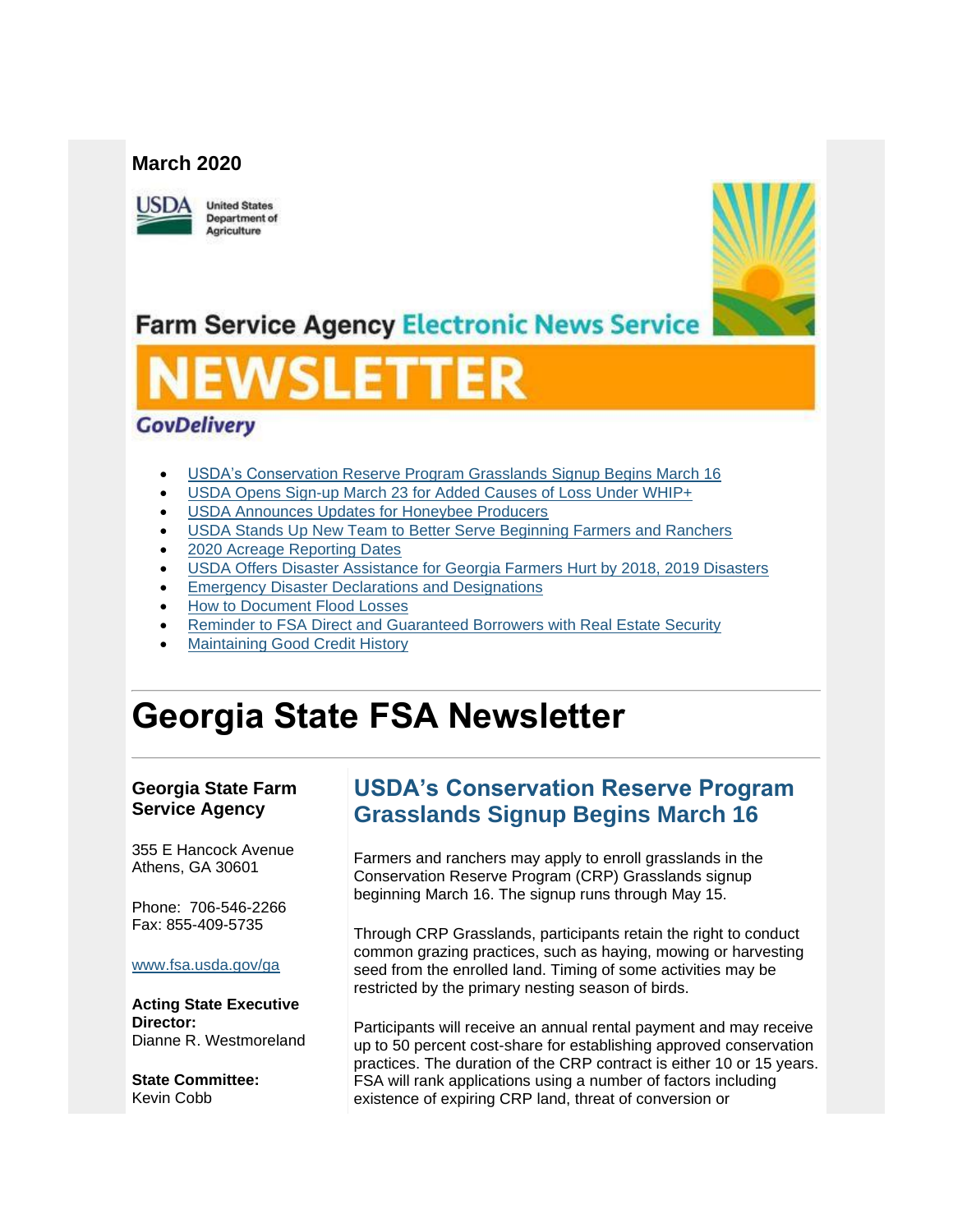L.G. (Bo) Herndon, Jr. Allen Poole Meredith McNair Rogers Donnie Smith

**Administrative Officer:** Dianne R. Westmoreland

**Farm Loan Chief:** Robert Tyson

**Farm Programs Chief:** Brett Martin

**Public Affairs/Outreach** Neal Leonard

To find contact information for your local office go to [www.fsa.usda.gov/ga](http://www.fsa.usda.gov/ga)

development, existing grassland, and predominance of native species cover, and cost.

The 2018 Farm Bill set aside 2 million acres for CRP Grassland enrollment. CRP is one of the largest conservation programs at USDA. CRP marks its 35-year anniversary in 2020 with 22 million acres currently enrolled.

For more information or to enroll in CRP Grasslands, contact your local FSA County Office or visit [fsa.usda.gov/crp.](https://gcc02.safelinks.protection.outlook.com/?data=02%7C01%7C%7C52fcc240d3554a950a3c08d7c12a7a02%7Ced5b36e701ee4ebc867ee03cfa0d4697%7C0%7C0%7C637190260493075425&reserved=0&sdata=hi5qwxBt6lHmzILON%2FvrZ9nJrcJ76V%2B001ipb8aemc8%3D&url=http%3A%2F%2Fwww.fsa.usda.gov%2Fcrp%3Futm_medium%3Demail%26utm_source%3Dgovdelivery&utm_medium=email&utm_source=govdelivery) To locate your local FSA office, visit [farmers.gov/service-locator.](https://gcc02.safelinks.protection.outlook.com/?data=02%7C01%7C%7C52fcc240d3554a950a3c08d7c12a7a02%7Ced5b36e701ee4ebc867ee03cfa0d4697%7C0%7C0%7C637190260493085420&reserved=0&sdata=QUbVq5NvD7ikJhVL4RuDYo4UnZl6tCSkG3x%2FqN%2BUWzA%3D&url=http%3A%2F%2Ffarmers.gov%2Fservice-locator%3Futm_medium%3Demail%26utm_source%3Dgovdelivery&utm_medium=email&utm_source=govdelivery)

## <span id="page-1-0"></span>**USDA Opens Sign-up March 23 for Added Causes of Loss Under WHIP+**

USDA announced additional disaster assistance available to agricultural producers, including producers impacted by drought and excess moisture. Through WHIP+, USDA is helping producers recover from losses related to 2018 and 2019 natural disasters.

USDA's Farm Service Agency (FSA) will open signup on March 23 for producers to apply for eligible losses of drought (D3 or above) and excess moisture.

In June 2019, more than \$3 billion was made available through a disaster relief package passed by Congress and signed by President Trump. In December 2019, Congress passed, and President Trump signed the Further Consolidated Appropriations Act of 2020 that provides an additional \$1.5 billion for the continuation of disaster assistance program delivery.

#### **WHIP+ New Qualifying Disaster Events**

The bill added excessive moisture and D3 and D4 drought as qualifying losses for WHIP+ assistance.

Beginning March 23, producers who suffered either of these types of loss in 2018 and/or 2019 can apply for WHIP+ assistance at their local FSA office. For drought, a producer is eligible if any area of the county in which the loss occurred was rated D3 (Extreme Drought) or higher on the U.S. Drought Monitor during calendar years 2018 or 2019.

#### **WHIP+ for Quality Loss**

In addition, producers have reported widespread crop quality loss from eligible disaster events that results in price deductions or penalties when marketing the damaged crops. The Appropriations bill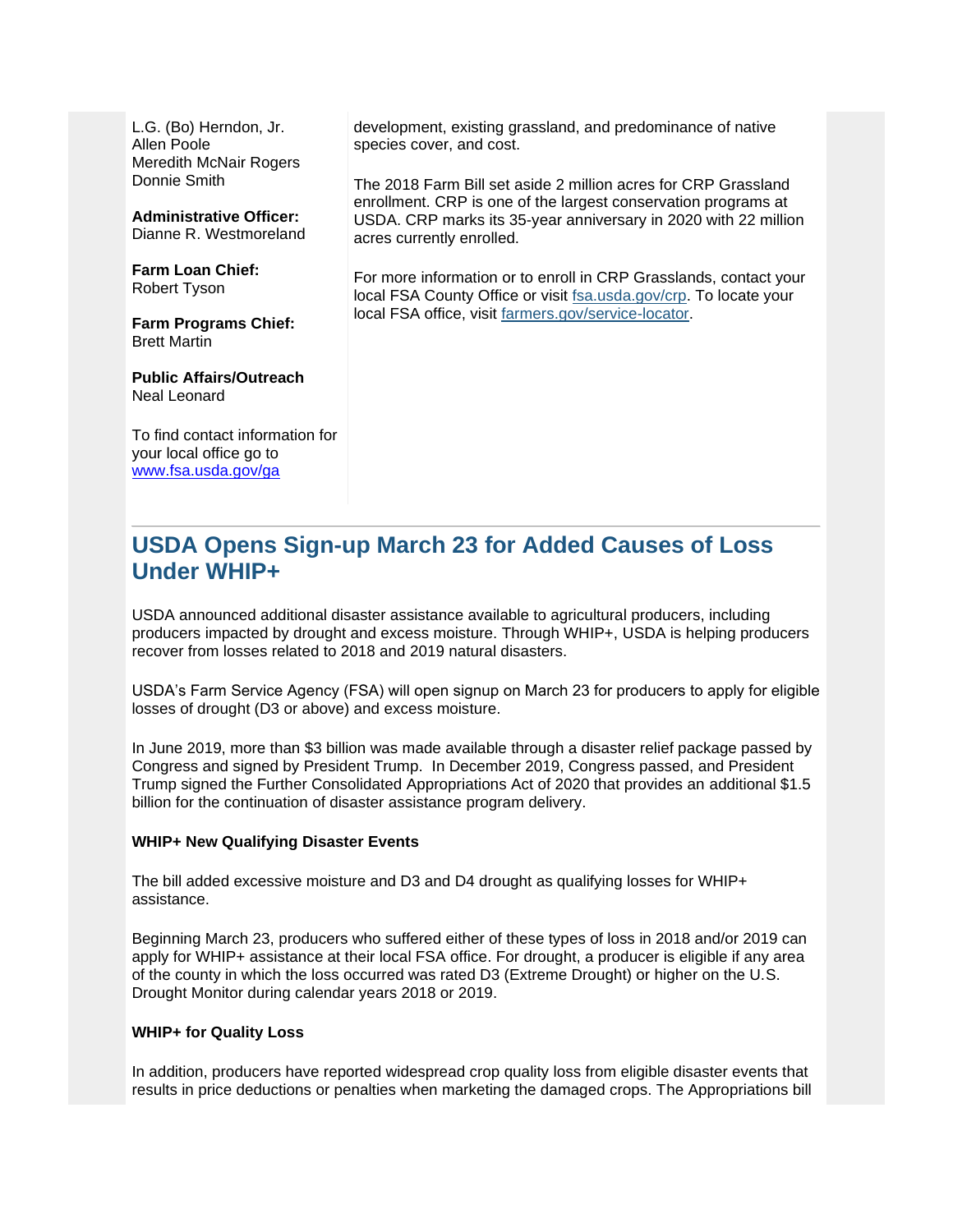expands WHIP+ to include assistance for crop quality loss. FSA is gathering data and input from producers and stakeholders regarding the extent and types of quality loss nationwide.

#### **Eligibility**

To be eligible for WHIP+, producers must have suffered losses of certain crops, trees, bushes, or vines in counties with a Presidential Emergency Disaster Declaration or a Secretarial Disaster Designation (primary counties only) for the following named natural disaster events; hurricanes, floods, tornadoes, typhoons, volcanic activity, snowstorms, wildfires, and now excessive moisture that occurred in 2018 or 2019. Also, losses located in a county not designated by the Secretary as a primary county may be eligible if the producer provides documentation showing that the loss was due to a qualifying natural disaster event.

For drought, counties having a D3 or D4 Drought Monitor classification in any portion of the county anytime during calendar year 2018 or 2019 will also be eligible.

A list of counties that received qualifying hurricane declarations and designations is available at [farmers.gov/recover/whip-plus.](http://www.farmers.gov/whip-plus?utm_medium=email&utm_source=govdelivery) The U.S. Drought Monitor is available at [https://droughtmonitor.unl.edu/.](https://gcc02.safelinks.protection.outlook.com/?data=02%7C01%7C%7Cfe64e8134cb44059d1b508d7bb8e3eb3%7Ced5b36e701ee4ebc867ee03cfa0d4697%7C0%7C0%7C637184091914752137&reserved=0&sdata=XaC%2Bi5oSAMWnMlHMt%2B4U1EklwAhzORVNc3lwst52Zi0%3D&url=https%3A%2F%2Fdroughtmonitor.unl.edu%2F%3Futm_medium%3Demail%26utm_source%3Dgovdelivery&utm_medium=email&utm_source=govdelivery)

Because livestock losses are covered by other disaster recovery programs offered through FSA, these losses are not eligible for WHIP+.

## <span id="page-2-0"></span>**USDA Announces Updates for Honeybee Producers**

The U.S. Department of Agriculture's Farm Service Agency (FSA) announced updates to the Emergency Assistance for Livestock, Honeybees and Farm-Raised Fish Program (ELAP). These updates include changes required by the 2018 Farm Bill as well as discretionary changes intended to improve the administration of the program and clarify existing program requirements. ELAP was previously administered based on FSA's fiscal year but will now run according to the calendar year. Producers are still required to submit an application for payment within 30 calendar days of the end of the program year. This is not a policy change but will affect the deadline. The signup deadline for calendar year 2020 losses is January 30, 2021.

Starting in 2020, producers will have 15 days from when the loss is first apparent, instead of 30 days, to file a honeybee notice of loss. This change provides consistency between ELAP and the Noninsured Crop Disaster Assistance Program, which also has a 15-day notice of loss period for honey. For other covered losses, including livestock feed, grazing and farm-raised fish losses, the notice of loss deadline for ELAP will remain 30 days from when the loss is first apparent to the producer.

Program participants who were paid for the loss of a honeybee colony or hive in either or both of the previous two years will be required to provide additional documentation to substantiate how current year inventory was acquired.

If the honeybee colony loss incurred was because of Colony Collapse Disorder, program participants must provide a producer certification that the loss was a direct result of at least three of the five symptoms of Colony Collapse Disorder, which include:

• the loss of live queen and/or drone bee populations inside the hives;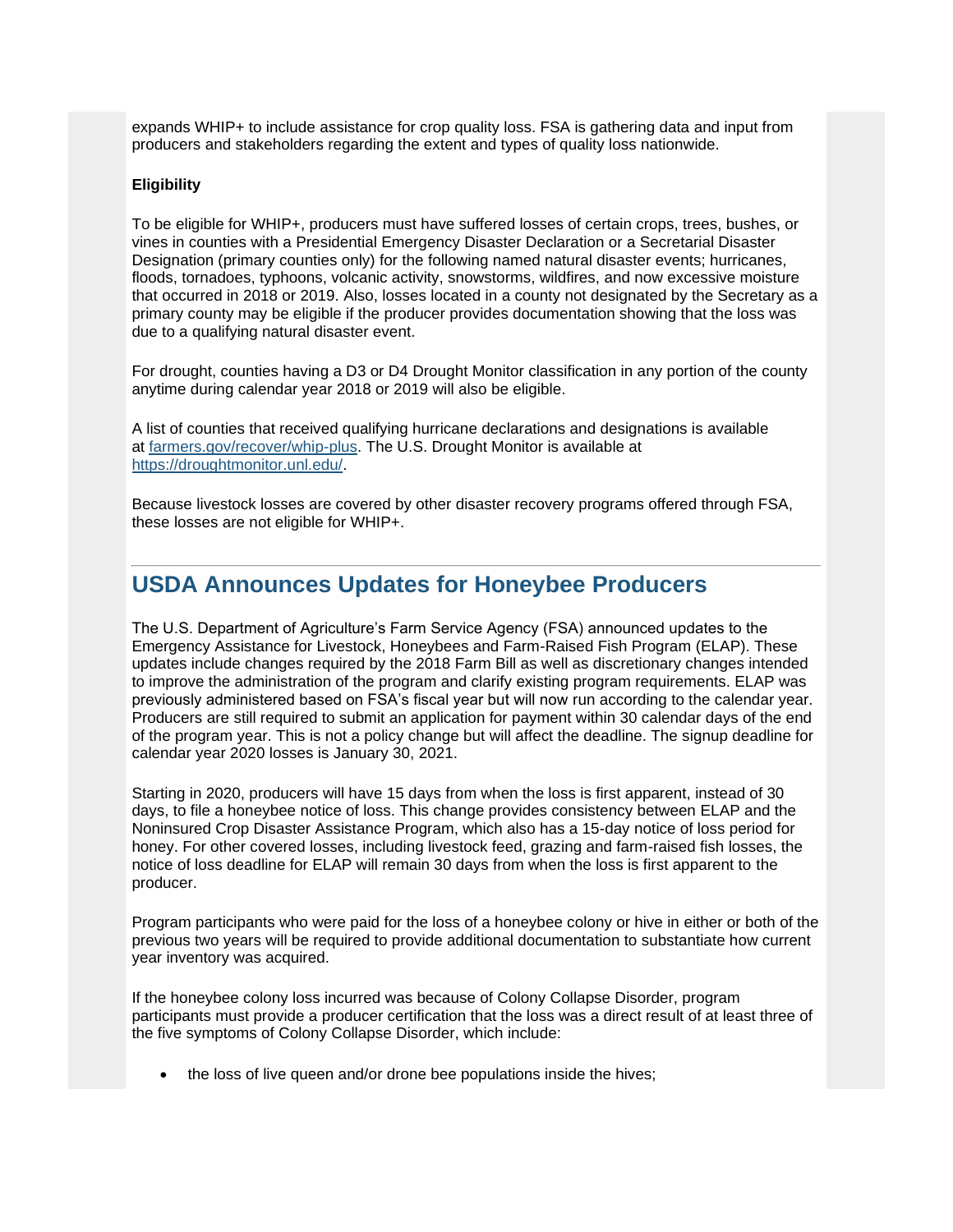- rapid decline of adult worker bee population outside the hives, leaving brood poorly or completely unattended;
- absence of dead adult bees inside the hive and outside the entrance of the hive;
- absence of robbing collapsed colonies; and
- at the time of collapse, varroa mite and Nosema populations are not at levels known to cause economic injury or population decline.

For honeybees, ELAP covers colony losses, honeybee hive losses (the physical structure) and honeybee feed losses in instances where the colony, hive or feed has been destroyed by a natural disaster or, in the case of colony losses, because of Colony Collapse Disorder. Colony losses must be in excess of normal mortality.

ELAP also provides emergency assistance to eligible producers of livestock and farm-raised fish including for feed and grazing losses. It covers losses because of eligible adverse weather or loss conditions, including blizzards and wildfires on federally managed lands. ELAP also covers losses resulting from the cost of transporting water to livestock due to an eligible drought.

For more information on ELAP visit farmers.gov/recover or contact your FSA County Office. To locate your local FSA office, visit [farmers.gov/service-locator.](https://www.farmers.gov/service-center-locator?utm_medium=email&utm_source=govdelivery)

## <span id="page-3-0"></span>**USDA Stands Up New Team to Better Serve Beginning Farmers and Ranchers**

The U.S. Department of Agriculture (USDA) is standing up a new team of U.S. Department of Agriculture (USDA) staff that will lead a department-wide effort focused on serving beginning farmers and ranchers.

To institutionalize support for beginning farmers and ranchers and to build upon prior agency work, the 2018 Farm Bill directed USDA to create a national coordinator position in the agency and statelevel coordinators for four of its agencies – Farm Service Agency (FSA), Natural Resources Conservation Service (NRCS), Risk Management Agency (RMA), and Rural Development (RD).

Sarah Campbell was selected as the national coordinator to lead USDA's efforts. A beginning farmer herself, Campbell held previous positions with USDA and has a wealth of experience working on issues impacting beginning farmers and ranchers. She recently served as acting director of customer experience for the Farm Production and Conservation Business Center, where she led the piloting of innovative, customer-centric initiatives.

In her new role, she will work closely with the state coordinators to develop goals and create plans to increase beginning farmer participation and access to programs while coordinating nationwide efforts on beginning farmers and ranchers.

Each state coordinator will receive training and develop tailored beginning farmer outreach plans for their state. Coordinators will help field employees better reach and serve beginning farmers and ranchers and will also be available to assist beginning farmers who need help navigating the variety of resources USDA has to offer.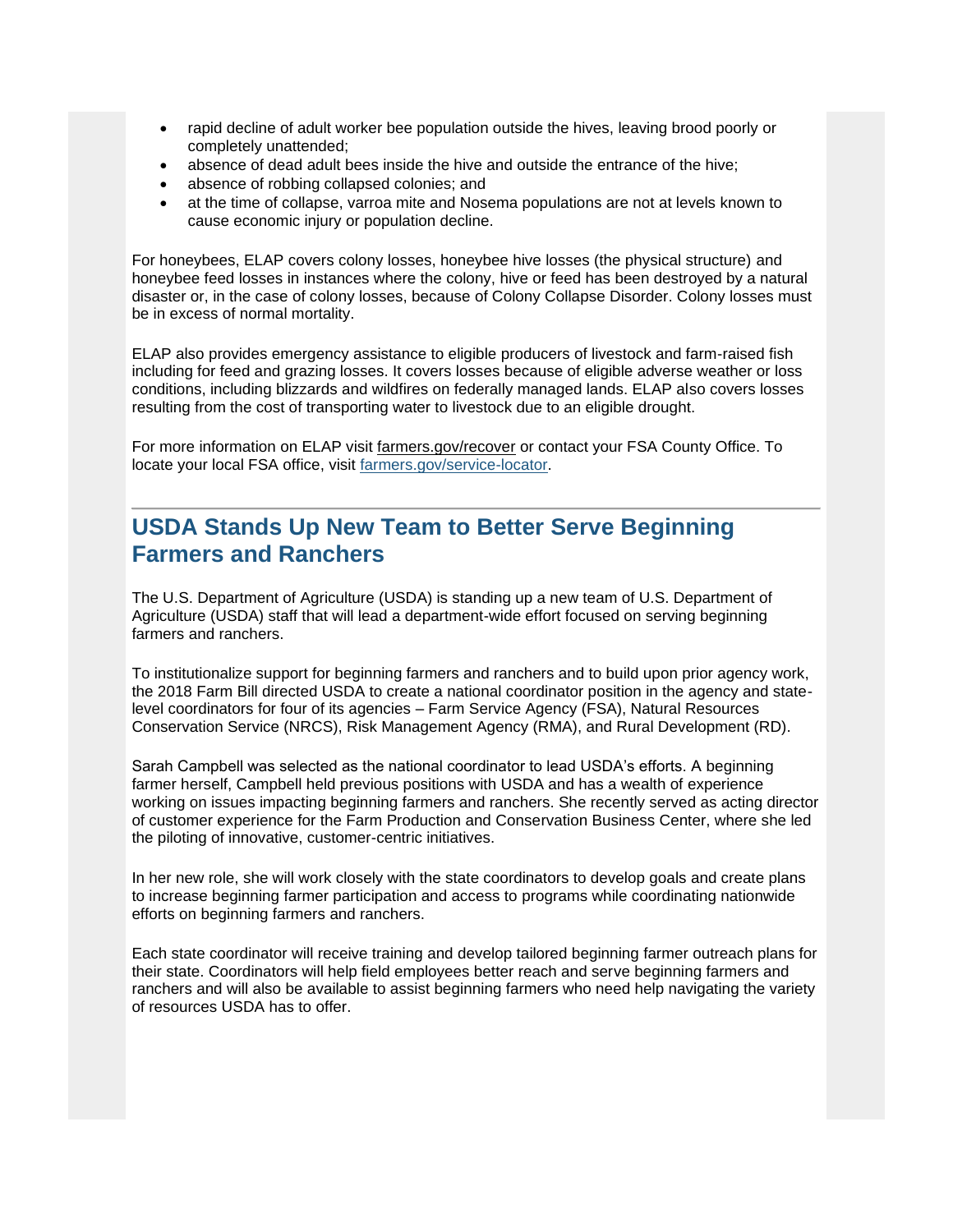#### **More on Beginning Farmers**

Twenty seven percent of farmers were categorized as new and beginning producers, with 10 years or less of experience in agriculture, according to the 2017 Census of Agriculture.

USDA offers a variety of farm loan, risk management, disaster assistance, and conservation programs to support farmers, including beginning farmers and ranchers. Additionally, a number of these programs have provisions specifically for beginning farmers, including targeted funding for loans and conservation programs as well as waivers and exemptions.

#### **More Information**

Learn more about USDA's resources for beginning farmers as well as more information on the national and state-level coordinators at newfarmers.usda.gov and [farmers.gov.](http://www.farmers.gov/?utm_medium=email&utm_source=govdelivery#_blank) For more information on available programs in your area, contact your local [USDA Service Center.](https://www.farmers.gov/service-center-locator?utm_medium=email&utm_source=govdelivery#_blank)

## <span id="page-4-0"></span>**2020 Acreage Reporting Dates**

In order to comply with FSA program eligibility requirements, all producers are encouraged to visit their County FSA office to file an accurate crop certification report by the applicable deadline.

The following acreage reporting dates are applicable for 2020:

| May 15, 2020       | Sweet Corn (planted 8/26-5/15),<br>Tomatoes (planted 8/16-4/5) |
|--------------------|----------------------------------------------------------------|
| July 15, 2020      | All other crops, Perennial Forage                              |
| August 15, 2020    | Tomatoes (planted 7/1-8/15)                                    |
| September 15, 2020 | Sweet Corn (planted 7/15-8/25)                                 |
| October 15, 2020   | Cabbage (planted 7/16-9/30)                                    |

The following exceptions apply to the above acreage reporting dates:

- If the crop has not been planted by the above acreage reporting date, then the acreage must be reported no later than 15 calendar days after planting is completed.
- If a producer acquires additional acreage after the above acreage reporting date, then the acreage must be reported no later than 30 calendars days after purchase or acquiring the lease. Appropriate documentation must be provided to the County Office.
- If a perennial forage crop is reported with the intended use of "cover only," "green manure," "left standing," or "seed," then the acreage must be reported by July 15.
- Noninsured Crop Disaster Assistance Program (NAP) policyholders should note that the acreage reporting date for NAP covered crops is the earlier of the dates listed above or 15 calendar days before grazing or harvesting of the crop begins.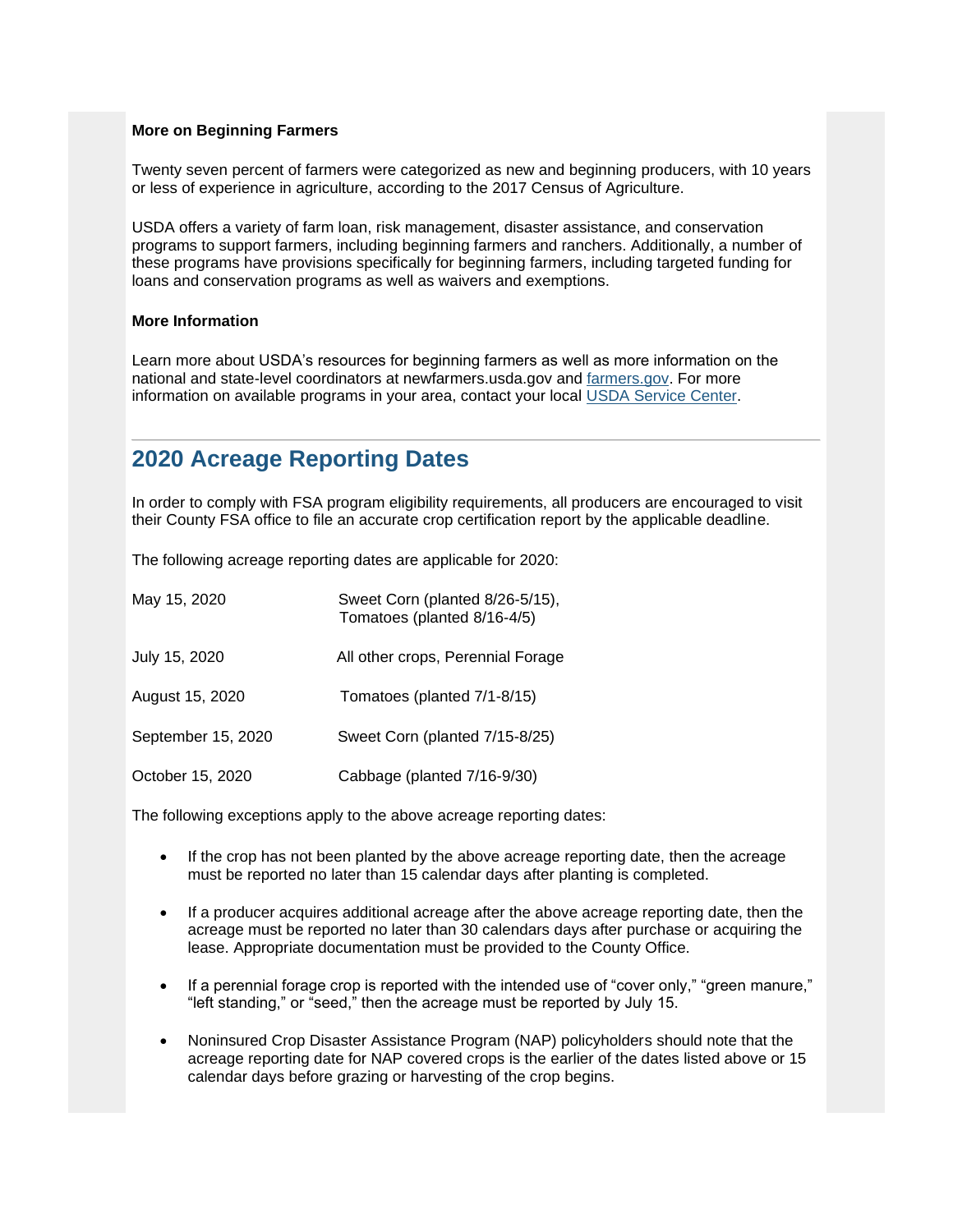**\*NOTE\*** Spring and Fall Fruits and Vegetables for NAP eligibility is **15 days after completion of planting** for each specific crop. For questions regarding crop certification and crop loss reports, please contact the your County FSA Office.

## <span id="page-5-0"></span>**USDA Offers Disaster Assistance for Georgia Farmers Hurt by 2018, 2019 Disasters**

Agricultural producers affected by natural disasters in 2018 and 2019 can apply through the Wildfire and Hurricane Indemnity Program Plus (WHIP+). Sign-up for this U.S. Department of Agriculture (USDA) program began Sept. 11.

#### **WHIP+ Eligibility**

WHIP+ will be available for eligible producers who have suffered eligible losses of certain crops, trees, bushes or vines in counties with a Presidential Emergency Disaster Declaration or a Secretarial Disaster Designation (primary counties only). Disaster losses must have been a result of hurricanes, floods, tornadoes, typhoons, volcanic activity, snowstorms or wildfires that occurred in 2018 or 2019. Also, producers in counties that did not receive a disaster declaration or designation may still apply for WHIP+ but must provide supporting documentation to establish that the crops were directly affected by a qualifying disaster loss.

A list of counties that received qualifying disaster declarations and designations is available at [farmers.gov/recover/whip-plus.](https://gcc02.safelinks.protection.outlook.com/?data=02%7C01%7C%7Cedf4c56314cc40b16e0108d737abe7a4%7Ced5b36e701ee4ebc867ee03cfa0d4697%7C0%7C0%7C637039083896297481&reserved=0&sdata=uDTK4J%2BLpZVgfXb%2Fep%2FqiCcIQRx5r4ys90a6b8beNPk%3D&url=https%3A%2F%2Fwww.farmers.gov%2Frecover%2Fwhip-plus%3Futm_medium%3Demail%26utm_source%3Dgovdelivery&utm_medium=email&utm_source=govdelivery) Because grazing and livestock losses, other than milk losses, are covered by other disaster recovery programs offered through FSA, those losses are not eligible for WHIP+.

Eligible crops include those for which federal crop insurance or Noninsured Crop Disaster Assistance Program (NAP) coverage is available, excluding crops intended for grazing. A list of crops covered by crop insurance is available through USDA's Risk Management Agency (RMA) Actuarial Information Browser at [webapp.rma.usda.gov/apps/actuarialinformationbrowser.](https://gcc02.safelinks.protection.outlook.com/?data=02%7C01%7C%7Cedf4c56314cc40b16e0108d737abe7a4%7Ced5b36e701ee4ebc867ee03cfa0d4697%7C0%7C0%7C637039083896307501&reserved=0&sdata=jXyP0j%2BFU612yLm9EsQdweASrsQXZoMOAXiz8T6kiis%3D&url=https%3A%2F%2Fwebapp.rma.usda.gov%2Fapps%2Factuarialinformationbrowser%2F%3Futm_medium%3Demail%26utm_source%3Dgovdelivery&utm_medium=email&utm_source=govdelivery)

The WHIP+ payment factor ranges from 75 percent to 95 percent, depending on the level of crop insurance coverage or NAP coverage that a producer obtained for the crop. Producers who did not insure their crops in 2018 or 2019 will receive 70 percent of the expected value of the crop. Insured crops (either crop insurance or NAP coverage) will receive between 75 percent and 95 percent of expected value; those who purchased the highest levels of coverage will receive 95-percent of the expected value.

At the time of sign-up, producers will be asked to provide verifiable and reliable production records. If a producer is unable to provide production records, WHIP+ payments will be determined based on the lower of either the actual loss certified by the producer and determined acceptable by FSA or the county expected yield and county disaster yield. The county disaster yield is the production that a producer would have been expected to make based on the eligible disaster conditions in the county.

WHIP+ payments for 2018 disasters will be eligible for 100 percent of their calculated value. WHIP+ payments for 2019 disasters will be limited to an initial 50 percent of their calculated value, with an opportunity to receive up to the remaining 50 percent after January 1, 2020, if sufficient funding remains.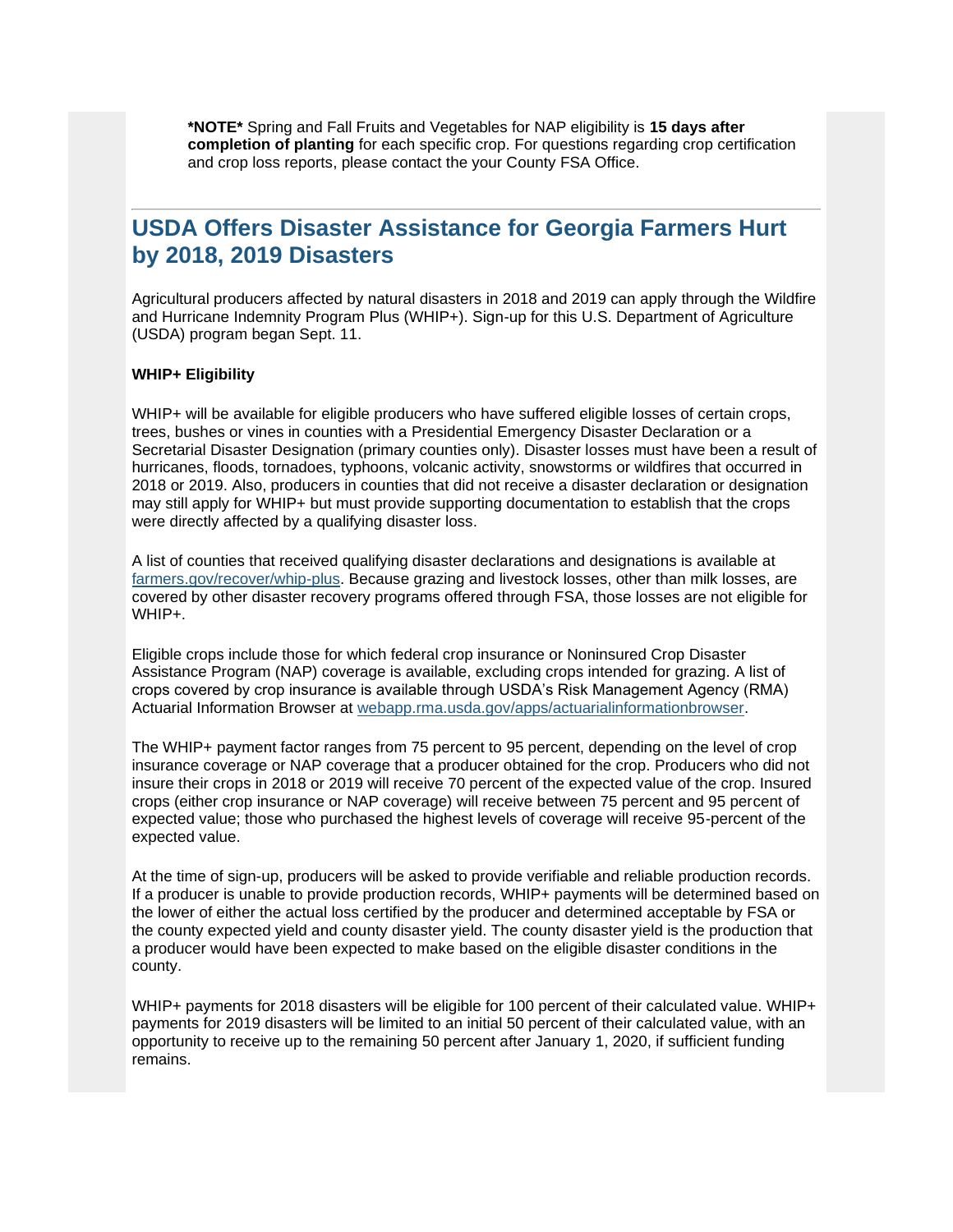Both insured and uninsured producers are eligible to apply for WHIP+. But all producers receiving WHIP+ payments will be required to purchase crop insurance or NAP, at the 60 percent coverage level or higher, for the next two available, consecutive crop years after the crop year for which WHIP+ payments were paid. Producers who fail to purchase crop insurance for the next two applicable, consecutive years will be required to pay back the WHIP+ payment.

Additional information about WHIP+ program eligibility and payment limitations can be found at [farmers.gov/recover](https://gcc02.safelinks.protection.outlook.com/?data=02%7C01%7C%7Cedf4c56314cc40b16e0108d737abe7a4%7Ced5b36e701ee4ebc867ee03cfa0d4697%7C0%7C0%7C637039083896307501&reserved=0&sdata=n2GSB%2FS7t4%2Fs15kYxgRd4k5EiKEYYUBcLF8KrtGjtKk%3D&url=https%3A%2F%2Fwww.farmers.gov%2Frecover%2Fwhip-plus%3Futm_medium%3Demail%26utm_source%3Dgovdelivery&utm_medium=email&utm_source=govdelivery) or by contacting your local [USDA Service Center.](https://gcc02.safelinks.protection.outlook.com/?data=02%7C01%7C%7Cedf4c56314cc40b16e0108d737abe7a4%7Ced5b36e701ee4ebc867ee03cfa0d4697%7C0%7C0%7C637039083896307501&reserved=0&sdata=jMBh%2FvACpdOtK0HfhEdcqY3W7ptI51uO3gcUKXGlPsI%3D&url=https%3A%2F%2Fwww.farmers.gov%2Fservice-center-locator%3Futm_medium%3Demail%26utm_source%3Dgovdelivery&utm_medium=email&utm_source=govdelivery)

#### **Additional Loss Coverage**

The Milk Loss Program will provide payments to eligible dairy operations for milk that was dumped or removed without compensation from the commercial milk market because of a qualifying 2018 and 2019 natural disaster. Producers who suffered losses of harvested commodities, including hay, stored in on-farm structures in 2018 and 2019 will receive assistance through the On-Farm Storage Loss Program.

Additionally, producers with trees, bushes or vines can receive both cost-share assistance through FSA's Tree Assistance Program (TAP) for the cost of replanting and rehabilitating eligible trees and WHIP+ will provide payments based on the loss value of the tree, bush or vine itself. Therefore, eligible producers may receive both a TAP and a 2017 WHIP or WHIP+ payment for the same acreage. In addition, TAP policy has been updated to assist eligible orchardists or nursery tree growers of pecan trees with a tree mortality rate that exceeds 7.5 percent (adjusted for normal mortality) but is less than 15 percent (adjusted for normal mortality) for losses incurred during 2018.

For more information on FSA disaster assistance programs, please contact your local [USDA](https://gcc02.safelinks.protection.outlook.com/?data=02%7C01%7C%7Cedf4c56314cc40b16e0108d737abe7a4%7Ced5b36e701ee4ebc867ee03cfa0d4697%7C0%7C0%7C637039083896317504&reserved=0&sdata=Fh4eDAVbHCKHm3l065EpBucEjkyCJu1OlOJtddcQ0jQ%3D&url=https%3A%2F%2Fwww.farmers.gov%2Fservice-center-locator%3Futm_medium%3Demail%26utm_source%3Dgovdelivery&utm_medium=email&utm_source=govdelivery)  [Service Center](https://gcc02.safelinks.protection.outlook.com/?data=02%7C01%7C%7Cedf4c56314cc40b16e0108d737abe7a4%7Ced5b36e701ee4ebc867ee03cfa0d4697%7C0%7C0%7C637039083896317504&reserved=0&sdata=Fh4eDAVbHCKHm3l065EpBucEjkyCJu1OlOJtddcQ0jQ%3D&url=https%3A%2F%2Fwww.farmers.gov%2Fservice-center-locator%3Futm_medium%3Demail%26utm_source%3Dgovdelivery&utm_medium=email&utm_source=govdelivery) or visit [farmers.gov/recover.](https://gcc02.safelinks.protection.outlook.com/?data=02%7C01%7C%7Cedf4c56314cc40b16e0108d737abe7a4%7Ced5b36e701ee4ebc867ee03cfa0d4697%7C0%7C0%7C637039083896317504&reserved=0&sdata=LYtlJENxSxTE7u1Em8XXrzXj5Wg%2FMEnudUo6wj1vLpM%3D&url=https%3A%2F%2Fwww.farmers.gov%2Frecover%3Futm_medium%3Demail%26utm_source%3Dgovdelivery&utm_medium=email&utm_source=govdelivery) For all available USDA disaster assistance programs, go to [USDA's disaster resources website.](https://gcc02.safelinks.protection.outlook.com/?data=02%7C01%7C%7Cedf4c56314cc40b16e0108d737abe7a4%7Ced5b36e701ee4ebc867ee03cfa0d4697%7C0%7C0%7C637039083896327516&reserved=0&sdata=6f3N0uA1lZG4EAU197U3xN5NRXLvEUpLMnU69KNkBrY%3D&url=https%3A%2F%2Fwww.usda.gov%2Ftopics%2Fdisaster%2Fstorms%3Futm_medium%3Demail%26utm_source%3Dgovdelivery&utm_medium=email&utm_source=govdelivery)

## <span id="page-6-0"></span>**Emergency Disaster Declarations and Designations**

Farmers and ranchers know all too well that natural disasters can be a common, and likely a costly, variable to their operation. The Farm Service Agency (FSA) has emergency assistance programs to provide assistance when disasters strike, and for some of those programs, a disaster designation may be the eligibility trigger.

FSA administers four types of disaster designations:

#### **USDA Secretarial Disaster Designation**

- The designation process can be initiated by individual farmers, local government officials, State governors, State agriculture commissions, tribal councils or the FSA State Executive **Director**
- This designation is triggered by a 30-percent or greater production loss to at least one crop because of a natural disaster, or at least 1 producer who sustained individual losses because of a natural disaster and is unable to obtain commercial financing to cover those losses

In 2012, USDA developed a fast-track process for disaster declarations for severe drought. This provides for a nearly automatic designation when, during the growing season, any portion of a county meets the D2 (Severe Drought) drought intensity value for eight consecutive weeks or a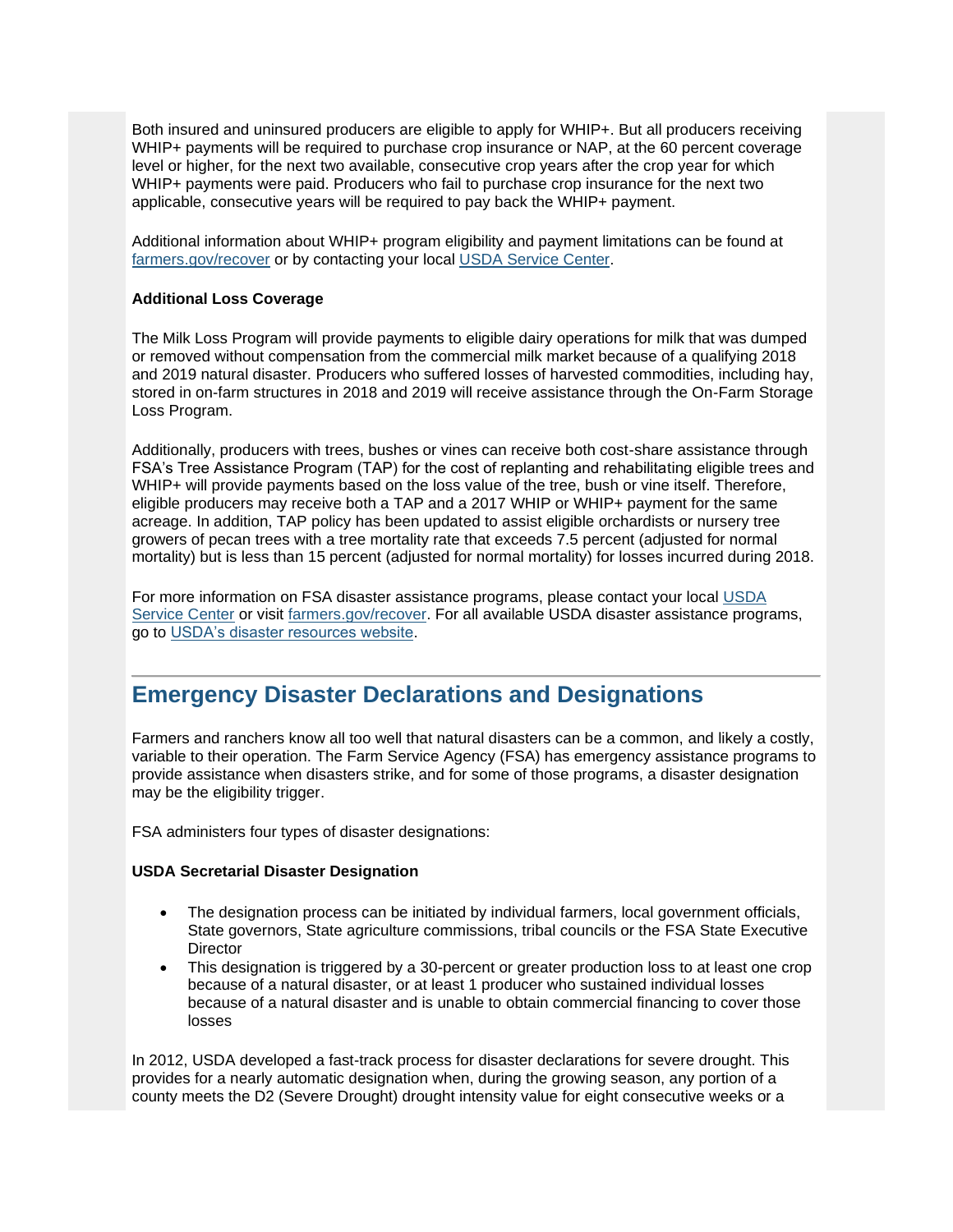higher drought intensity value for any length of time as reported by the U.S. Drought Monitor [\(http://droughtmonitor.unl.edu\)](https://gcc02.safelinks.protection.outlook.com/?url=http%3A%2F%2Fdroughtmonitor.unl.edu%2F%3Futm_medium%3Demail%26utm_source%3Dgovdelivery&data=02%7C01%7C%7C7df005969af44c99675c08d7ca996f27%7Ced5b36e701ee4ebc867ee03cfa0d4697%7C0%7C0%7C637200632654042182&sdata=uhH5HwskZHJAzKKURL4jGAQBJiwYpOIPD6oNAfxgMNM%3D&reserved=0)

#### **Administrator's Physical Loss Notification**

- This designation is initiated by the FSA State Executive Director.
- The designation is triggered by physical damage and losses because of a natural disaster, including but not limited to dead livestock, collapsed buildings, and destroyed farm structures.

#### **Presidential Designation**

- A Presidential major disaster designation and emergency declaration is initiated by the Governor of the impacted state through the Federal Emergency Management Agency (FEMA).
- This designation is triggered by damage and losses caused by a disaster of such severity and magnitude that effective response is beyond the capability of the State and local governments.

#### **Quarantine Designation**

- This designation is requested of the Secretary of Agriculture by the FSA State Executive Director.
- A quarantine designation is triggered by damage and losses caused by the effects of a plant or animal quarantine approved by the Secretary under the Plant Protection Act or animal quarantine laws.All four types of designations immediately trigger the availability of low-interest Emergency loans to eligible producers in all primary and contiguous counties. FSA borrowers in these counties who are unable to make their scheduled payments on any debt may be authorized to have certain set asides. Additional disaster assistance requiring a designation may also be provided by new programs in the future.For more information on FSA disaster programs and disaster designations, visit [www.fsa.usda.gov/disaster.](https://gcc02.safelinks.protection.outlook.com/?url=http%3A%2F%2Fwww.fsa.usda.gov%2Fdisaster%3Futm_medium%3Demail%26utm_source%3Dgovdelivery&data=02%7C01%7C%7C7df005969af44c99675c08d7ca996f27%7Ced5b36e701ee4ebc867ee03cfa0d4697%7C0%7C0%7C637200632654042182&sdata=opaH98ATiaG7KhHaWbIDw7%2F7uIJZt6T%2F%2FylA%2FABmmj8%3D&reserved=0)

## <span id="page-7-0"></span>**How to Document Flood Losses**

Producers who suffered excessive livestock death losses and grazing or feed losses due to recent floods may be eligible for disaster assistance programs through the USDA Farm Service Agency (FSA).

The Livestock Indemnity Program (LIP) offers payments to eligible producers for livestock death losses in excess of normal mortality due to adverse weather and the Emergency Assistance for Livestock, Honeybees, and Farm-Raised Fish Program (ELAP) provides emergency relief for losses due to feed or water shortages, disease, adverse weather, or other conditions, which are not adequately addressed by other disaster programs.

To participate in LIP, producers will be required to provide verifiable documentation of death losses resulting from an eligible adverse weather event and must submit a notice of loss to their local FSA office within 30 calendar days of when the loss of livestock is apparent. To participate in ELAP, producers must submit a notice of loss to their local FSA office within 30 calendar days of when the loss is apparent and should maintain documentation and receipts.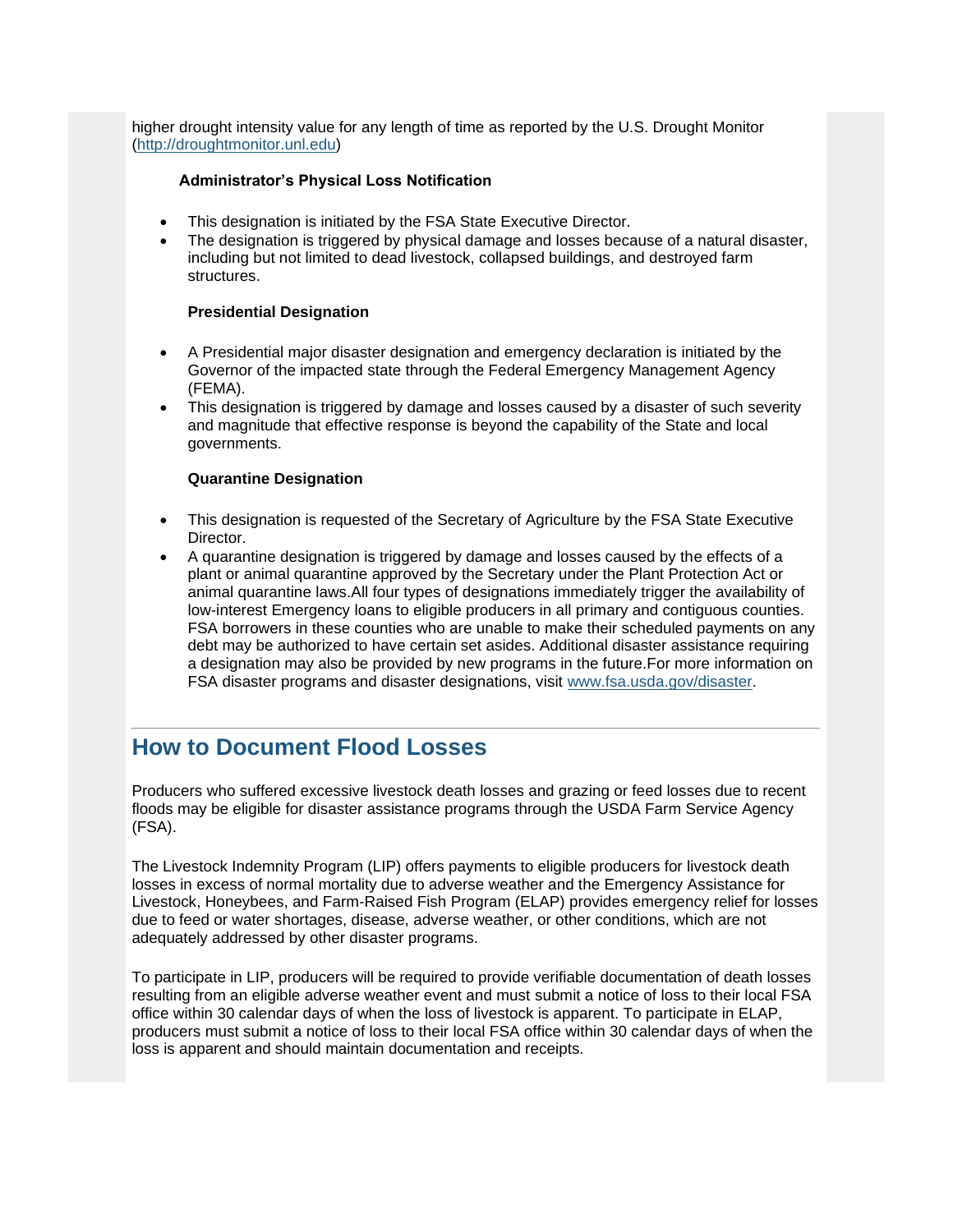Producers should record all pertinent information regarding livestock losses due to the eligible adverse weather or loss condition, including:

- Documentation of the number, kind, type, and weight range of livestock that have died, supplemented if possible by photographs or video records of ownership and losses;
- Rendering truck receipts by kind, type and weight important to document prior to disposal;
- Beginning inventory supported by birth recordings or purchase receipts;
- Documentation from Animal Plant Health Inspection Service, Department of Natural Resources, or other sources to substantiate eligible death losses due to an eligible loss condition;
- Documentation that livestock were removed from grazing pastures due to an eligible adverse weather or loss condition;
- Costs of transporting livestock feed to eligible livestock, such as receipts for equipment rental fees for hay lifts and snow removal;
- Feed purchase receipts if feed supplies or grazing pastures are destroyed;

For more information on these programs and documentation requirements, visit [www.fsa.usda.gov/disaster](https://gcc02.safelinks.protection.outlook.com/?url=http%3A%2F%2Fwww.fsa.usda.gov%2Fdisaster%3Futm_medium%3Demail%26utm_source%3Dgovdelivery&data=02%7C01%7C%7C7df005969af44c99675c08d7ca996f27%7Ced5b36e701ee4ebc867ee03cfa0d4697%7C0%7C0%7C637200632654052172&sdata=oSA1XwheUUO1xipv63fL31tQNvlYeLJ1gSBO6HIvJ6k%3D&reserved=0) or contact your local FSA office.

## <span id="page-8-0"></span>**Reminder to FSA Direct and Guaranteed Borrowers with Real Estate Security**

Farm Service Agency would like to remind farm loan borrowers who have pledged real estate as security for their loans, of key items for maintaining loan collateral. It is required that borrowers must obtain prior consent, or approval, by either FSA, for direct loans, or by a guaranteed lender, for any transaction affecting real estate security. Examples of these transactions include, but are not limited to:

- Leases of any kind;
- Easements of any kind;
- Subordinations;
- Partial releases, and
- **Sales**

Failure to meet or follow the requirements set forth in the loan agreement, promissory note, and other security instruments could lead to nonmonetary default which could jeopardize your current and future loans.

<span id="page-8-1"></span>It is critical that borrowers keep an open line of communication with their FSA loan staff or guaranteed lender when it comes to changes in their operation. For more information on borrower responsibilities, read [Your FSA Farm Loan Compass.](https://gcc02.safelinks.protection.outlook.com/?url=https%3A%2F%2Fwww.fsa.usda.gov%2FAssets%2FUSDA-FSA-Public%2Fusdafiles%2FFarm-Loan-Programs%2Fpdfs%2Floan-servicing%2Ffarm_loan_compass_9-22-17.pdf%3Futm_medium%3Demail%26utm_source%3Dgovdelivery&data=02%7C01%7C%7C7df005969af44c99675c08d7ca996f27%7Ced5b36e701ee4ebc867ee03cfa0d4697%7C0%7C1%7C637200632654052172&sdata=bfrhR4x5LwegZJJ33%2BxfQIzdLNSv4F8PkoXUnbtrn2Y%3D&reserved=0)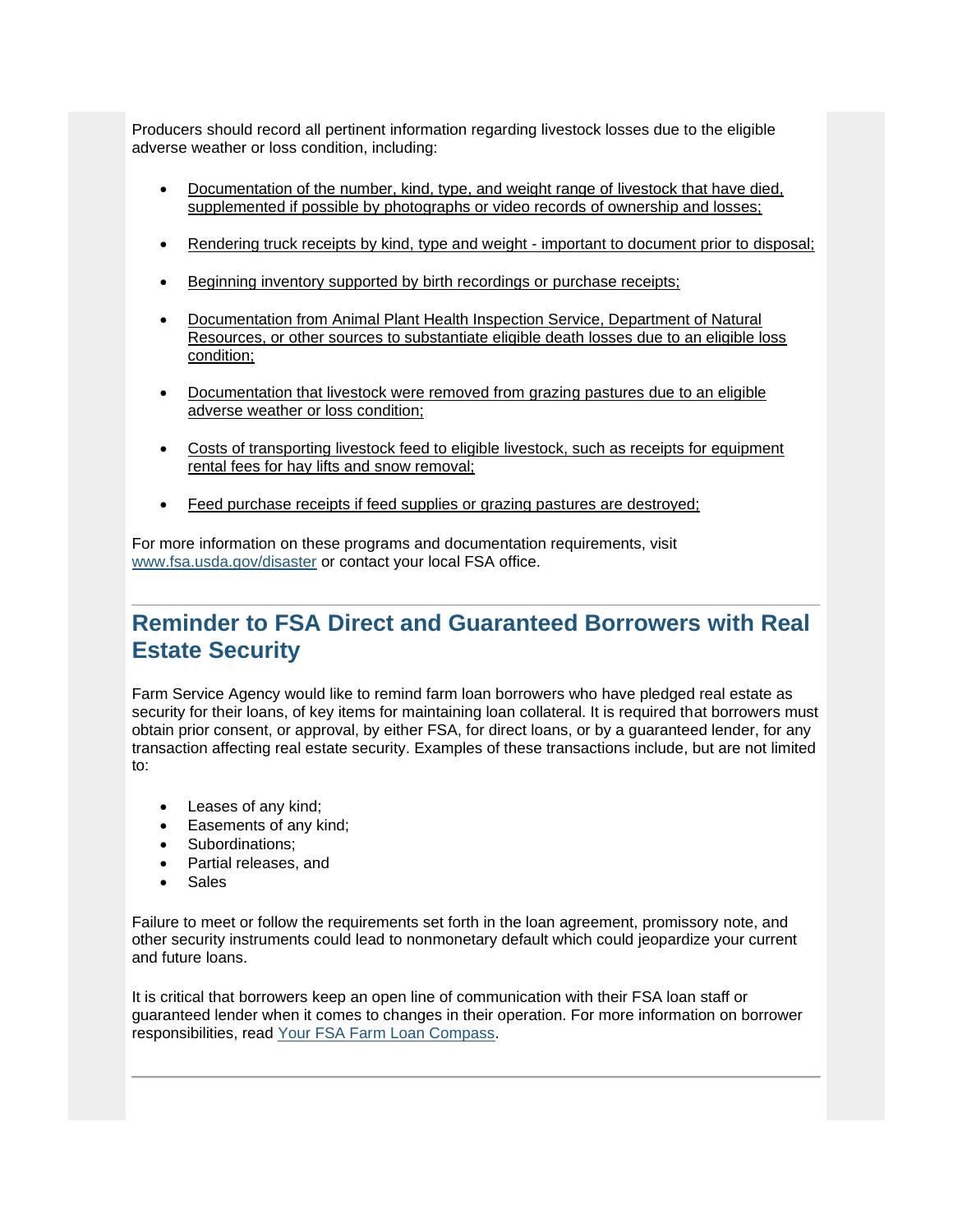## **Maintaining Good Credit History**

Farm Service Agency (FSA) Farm Loan programs require that applicants have a satisfactory credit history. A credit report is requested for all FSA direct farm loan applicants. These reports are reviewed to verify outstanding debts, if bills are paid timely and to determine the impact on cash flow.

Information found on a customer's credit report is strictly confidential and is used only as an aid in conducting FSA business.

Our farm loan staff will discuss options with you if you have an unfavorable credit report and will provide a copy of your report. If you dispute the accuracy of the information on the credit report, it is up to you to contact the issuing credit report company to resolve any errors or inaccuracies.

There are multiple ways to remedy an unfavorable credit score.

- Make sure to pay bills on time. Setting up automatic payments or automated reminders can be an effective way to remember payment due dates.
- Pay down existing debt.
- Keep your credit card balances low.
- Avoid suddenly opening or closing existing credit accounts. FSA's farm loan staff will guide you through the process, which may require you to reapply for a loan after improving or correcting your credit report. For more information on FSA farm loan programs, visit [www.fsa.usda.gov.](https://gcc02.safelinks.protection.outlook.com/?url=http%3A%2F%2Fwww.fsa.usda.gov%2F%3Futm_medium%3Demail%26utm_source%3Dgovdelivery&data=02%7C01%7C%7C7df005969af44c99675c08d7ca996f27%7Ced5b36e701ee4ebc867ee03cfa0d4697%7C0%7C0%7C637200632654052172&sdata=JFwmy0%2B%2Fua5%2BQwVpmABydqz%2BLFUug8YGGFDE97N9muI%3D&reserved=0)

USDA is an equal opportunity provider, employer and lender. To file a complaint of discrimination, write: USDA, Office of the Assistant Secretary for Civil Rights, Office of Adjudication, 1400 Independence Ave., SW, Washington, DC 20250-9410 or call (866) 632-9992 (Toll-free Customer Service), (800) 877-8339 (Local or Federal relay), (866) 377-8642 (Relay voice users).



SUBSCRIBER SERVICES: [Manage Preferences](https://public.govdelivery.com/accounts/USFSA/subscriber/new?preferences=true) | [Delete Profile](%5b%5bONECLICK_UNSUB_URL%5d%5d) | [Help](https://subscriberhelp.govdelivery.com/)